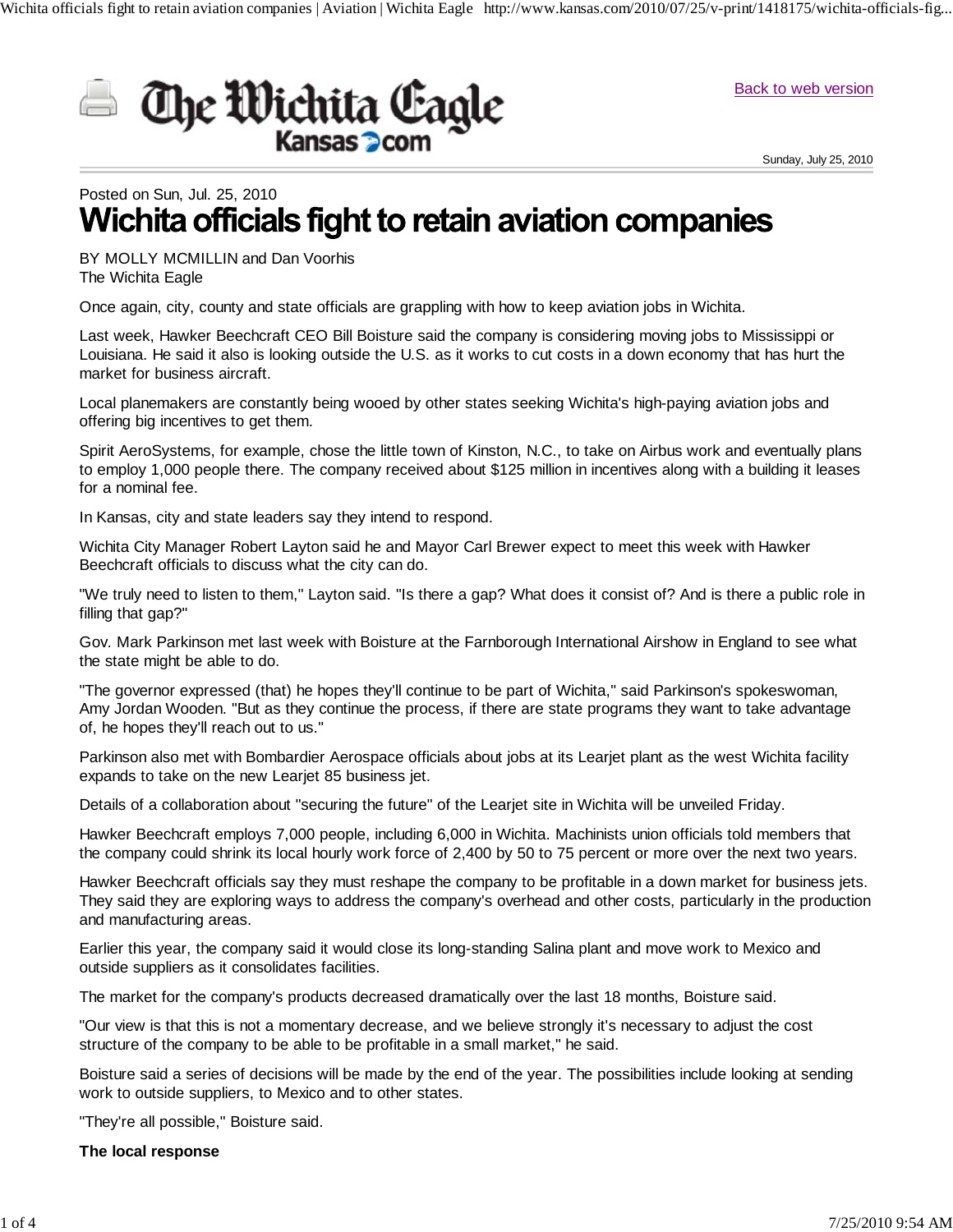Layton said he and Brewer had planned to visit the aircraft companies soon to check on their status, but last week's news from Hawker Beechcraft has sped that up.

Layton said the community will have to work together to come up with a package. The city's largest single incentive was \$5 million to bring in the Cessna Aircraft Columbus plant.

Sedgwick County Manager Bill Buchanan acknowledged that this is a tough time to have to produce incentives, but it can be done.

"A budget is never about money," he said. "It's about priorities."

The county has a \$75 million rainy-day reserve fund, although \$14 million of that may be used to plug a hole in the coming county budget.

"We're very concerned about their decision-making process, but I don't know of any words we can say to shift a business decision,'' Buchanan said. "If there's anything we can do, I would expect them to ask."

The county also contributed \$5 million for the Columbus plant, its largest incentive to date.

Hawker Beechcraft's consideration of moving work outside Wichita must serve as a wake-up call, said Machinists spokesman Bob Wood.

"State and local government are going to have to get involved," he said.

# **Effect on community**

What impact losing jobs at Hawker Beechcraft would have on the community is speculation, because the company has not made any final decisions.

But Jeremy Hill, director of the Center for Economic Development and Business Research at Wichita State University, made an estimate based on 1,800 lost jobs — which is 75 percent of Hawker Beechcraft's 2,400 production jobs, a possibility listed in a letter from the Machinists union to its members.

If that were the case, the local economy would lose nearly \$90 million a year in payroll. When the ripple effect on other jobs in the community is included, that impact expands to nearly 8,000 jobs and \$200 million a year in lost payroll.

The effect would be heightened by the impact on local subcontracting businesses, and reduced when the laid-off workers found new jobs.

### **Being competitive**

Wichita ranked sixth-lowest out of 62 U.S. cities in a new study by bizcosts.com that compares the cost by city of operating an aerospace manufacturing facility.

Columbus, Miss., one of the areas Hawker Beechcraft is considering, ranked as the city with the lowest costs.

The report analyzed labor, utilities, taxes, construction, shipping and other factors.

Wichita, from a cost standpoint, is "very competitive," said John Boyd, a principal with the Boyd Co., which did the study.

Kansas has a pro-business governor and climate. The state's corporate income tax is low and there's cheap, affordable land, he said.

Still, Boyd said he thinks there will be a "tremendous amount of projects Wichita would be competing for migrating to other markets" because of the labor climate.

Labor will cost less in places like Mississippi and Louisiana.

Clients are also concerned that the Machinists' new 10-year contract with Spirit AeroSystems has "upped the ante" because of the increase in pension benefits, he said.

About 40 percent of a business' labor costs are services such as pensions, health care and workers' compensation.

"This is a time when manufacturers want to reduce those costs," Boyd said.

But Kansas competes well in many areas and has a long lists of strengths, said Vicki Pratt Gerbino, president of the Greater Wichita Economic Development Coalition, and Kansas Department of Commerce spokesman Joe Monaco.

It has a highly skilled workforce, is centrally located, is a right-to-work state and has a friendly business climate,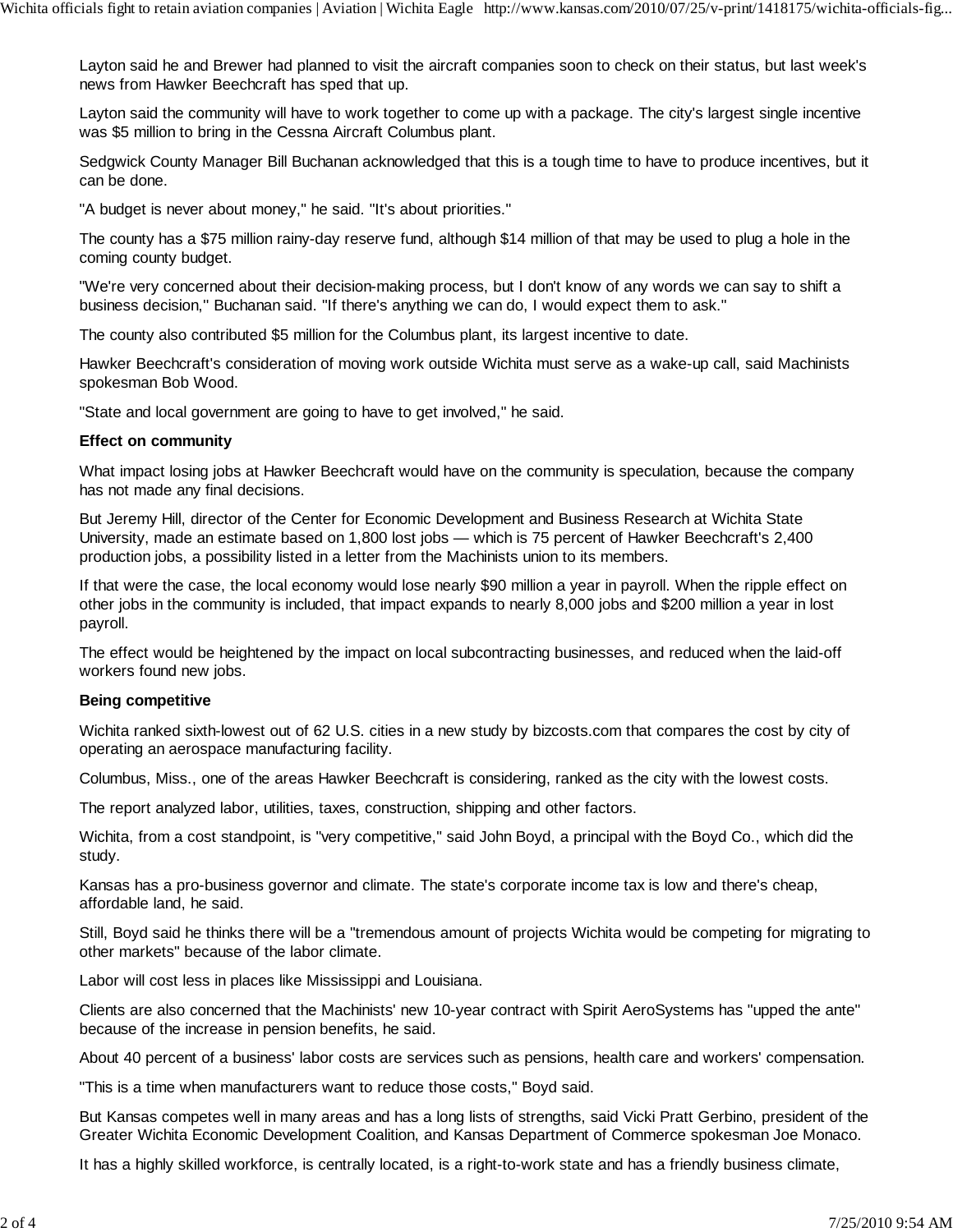they say. Its cluster of aviation suppliers, the National Center for Aviation Training and the National Institute for Aviation Research in Wichita are advantages.

Boyd said it's also difficult for a company to move large operations, and businesses sometimes threaten to move as a strategy in negotiations with unions or economic development officials.

"A big part of this business is posturing," Boyd said.

# **Calculating costs**

Large companies periodically re-evaluate how well their location helps them compete.

They run a complex calculation: the cost of labor, utilities, transportation, taxes and other costs at their present location vs. those costs, plus the cost of moving, minus the cash and incentives of some other place.

This is especially important in mature industries such as corporate jet-making that are growing slowly and face heightened competition — forcing them to focus on cutting costs to maintain profits, said David Brandon, senior vice president of Site Selection Group, a Dallas site consultant.

Hawker Beechcraft, Brandon said, faces new Brazilian and Japanese competitors and the prospect of Chinese competitors in the future.

Brandon's firm was hired last year to make a strategic analysis of Wichita for the Greater Wichita Economic Development Coalition.

In his time here, he said, he heard many Wichita executives complain about the high cost of labor and operations. Union wage rates and work rules drove many of the complaints, he said.

If companies aren't making money because of their cost structure, they must make changes, Gerbino said. They have a fiscal responsibility to make money for their stakeholders, she said.

Governments can only do so much because they only have power over some business costs, Brandon said.

"I don't know how far you can move the needle, frankly," he said.

But it's not impossible. When two choices are close, governments can change the calculation with enough money. States such as Alabama, Tennessee and North Carolina do it all the time.

Kansas can, too. In 2008, the state, city of Wichita and Sedgwick County won the planned Columbus plant by promising Cessna nearly \$40 million in bonds and incentives. The project was later canceled because of the recession and the money returned.

But if luring Hawker Beechcraft, or any aviation work, turns into a bidding war, Kansas is in trouble.

"We don't have war chests or 'seal-the-deal funds' where you can literally throw cash at companies to keep them from leaving," Monaco said. "We can't just show up with a pot of money."

The state does offer incentives for companies wanting to move or expand in Kansas, add jobs, make new capital investments or retrain existing workers, Monaco said.

### **Mexico**

Other states aren't the only places looking for good aviation jobs. Other countries are, too.

The aerospace industry in Mexico has grown from 100 manufacturers in 2004 to more than 300 last year.

Hawker Beechcraft, Cessna, Bombardier Aerospace, Honeywell, Zodiac, Safran, Goodrich, Triumph, GE, Textron International Mexico and Pratt & Whitney are some of the companies with operations there.

"It's very important that people stop considering these companies to be local companies," said Cessna spokesman Doug Oliver about Wichita's planemakers. "We are global companies involved in global marketing."

To compete globally, the companies have to have a global presence, Oliver said.

At the same time, competition and cost pressures are intense.

"Sales are way down, so the competition for the remaining sales is just going to be phenomenal," Oliver said. "So everybody is looking at what can we do to maintain quality and reduce cost."

Cessna employs 500 people in Mexico, although most of the employees are contract workers employed by staffing companies.